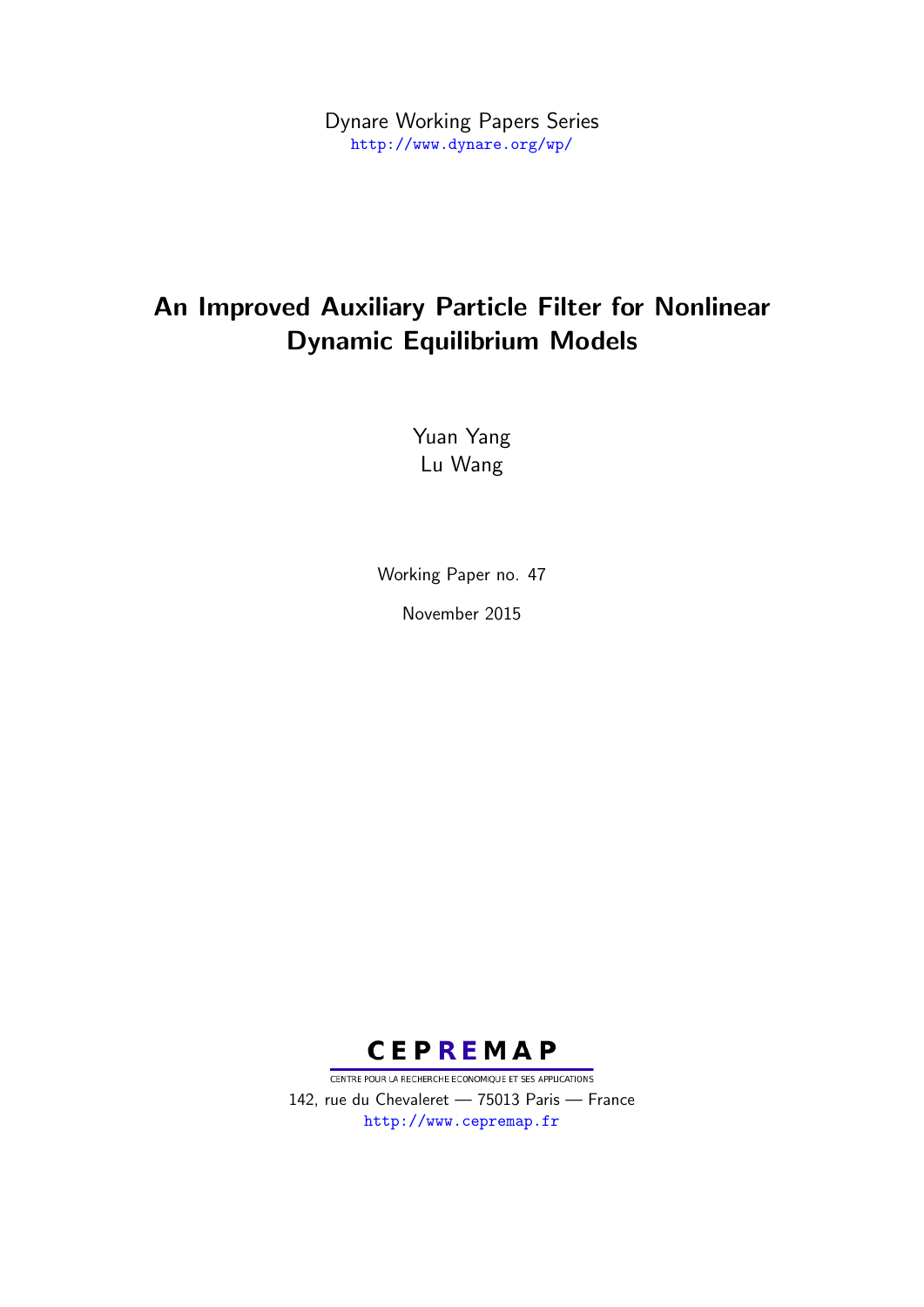# An Improved Auxiliary Particle Filter for Nonlinear Dynamic Equilibrium Models

Yuan Yang<sup>∗</sup> Lu Wang†

October 21, 2015

#### Abstract

We develop a procedure that efficiently computes likelihood function in nonlinear dynamic stochastic general equilibrium (DSGE) models. The procedure employs linearization to the measurement equation and delivers competitive results as the fully-adapted particle filter. The resulting likelihood approximation has much lower Monte Carlo variance than currently available particle filters, which greatly enhances the likelihood-based inference of DSGE models. We illustrate our procedure in applications to Bayesian estimation of a new Keynesian macroeconomic model.

Keywords: DSGE model, auxiliary particle filter, Bayesian estimation JEL classification: C11, C15, C32, C63

### 1 Introduction

The particle filter (PF) has become an important tool for likelihood-based inference in dynamic stochastic general equilibrium (DSGE) models with non-linear policy functions and non-normal exogenous shocks. PF approximates the intractable likelihood function in the spirit of sequential importance sampling and resampling. The approximated likelihood function is then plugged into the Metropolis-Hastings (MH) algorithm to obtain draws from posterior distribution, or into a derivative-free optimization algorithm to get a simulated maximum likelihood estimator (Fernández-Villaverde and Rubio-Ramírez, 2007).

It is well-known that PF can be quite inefficient when the variance of measurement error is small or in the presence of outliers in data. This explains why a huge number of particles (usually between  $10^4$  and  $10^5$ ) are required to achieve sensible estimation results when taking DSGE models to real data (An and Schorfheide, 2007).

In this article, we propose an efficient auxiliary particle filter (APF) algorithm that reduces variance of likelihood approximation significantly. This algorithm adds a nonlinear

<sup>∗</sup>The Wang Yanan Institute for Studies in Economics (WISE), Xiamen University, P.R.China. E-mail: yuanyang200@aliyun.com.

<sup>†</sup>The Department of Statistical Science, Duke University, USA. E-mail: wangronglu22@gmail.com.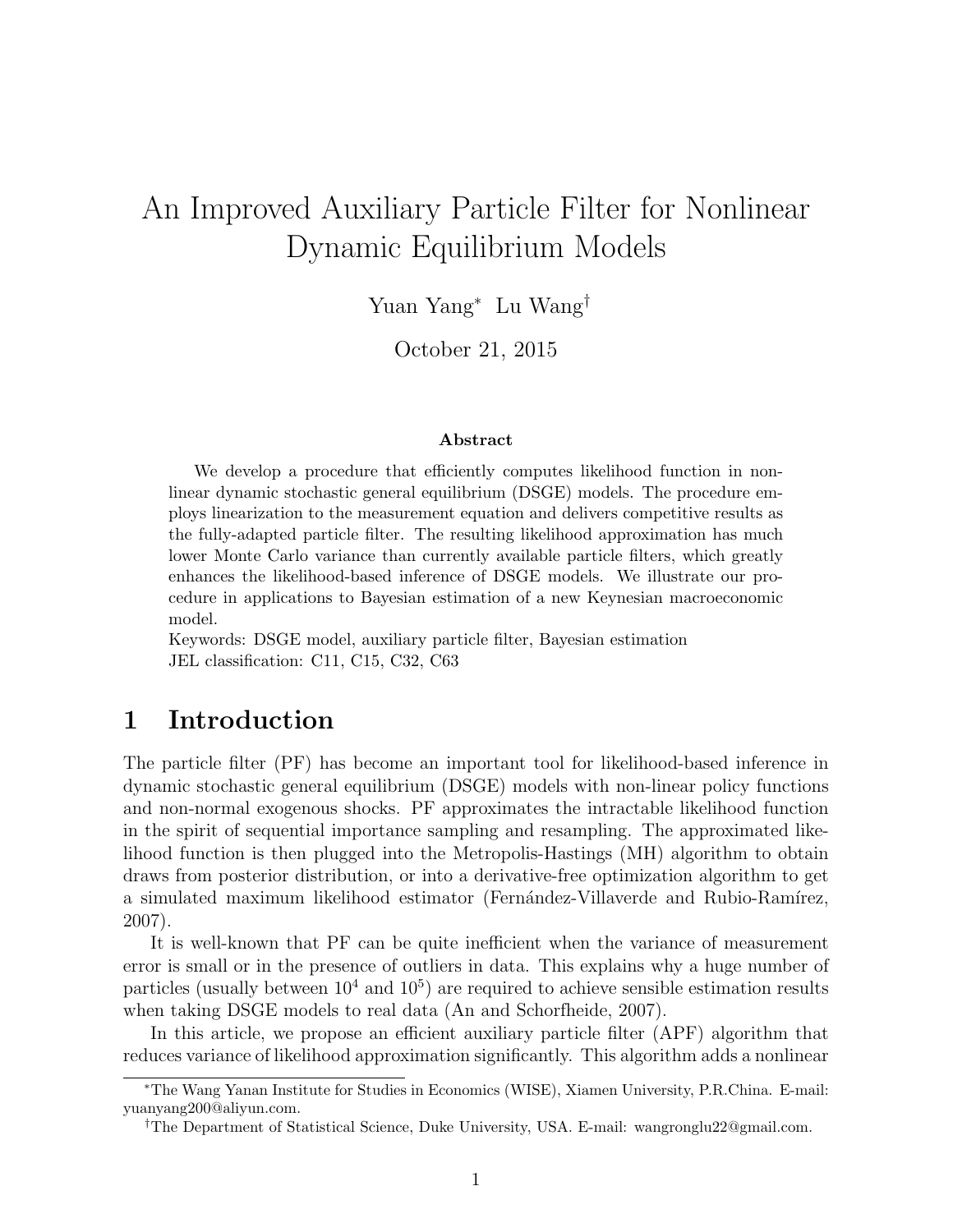filtering step in each period of particle filter, leading to as accurate an approximation as the fully-adapted particle filter. This algorithm is robust to data generating mechanisms with different parameter values. It leads to a fast mixing rate in MH algorithm and provides accurate posterior estimators.

#### 2 Particle Filter for Likelihood Approximation

Most dynamic equilibrium models have the following state space representation:

$$
x_t = h_{\theta}(x_{t-1}) + R\epsilon_t,
$$
  
\n
$$
y_t = g_{\theta}(x_t) + \epsilon_t.
$$
\n(1)

Here  $x_t$  is  $n_x \times 1$  latent pre-determined state variable with  $x_1 \sim \mu_\theta(\cdot)$ ,  $y_t$  is  $n_y \times 1$ imperfectly observed economic data,  $\epsilon_t \sim N(0, \Sigma_{\epsilon})$  is  $n_{\epsilon} \times 1$  exogenous shock to the economic system,  $e_t \sim N(0, \Sigma_e)$  is  $n_y \times 1$  measurement error, R is a  $n_x \times n_e$  matrix,  $\theta \in \Theta$ is vector of structural parameters and  $h_{\theta}: \mathbb{R}^{n_x} \to \mathbb{R}^{n_x}$  and  $g_{\theta}: \mathbb{R}^{n_x} \to \mathbb{R}^{n_y}$  are non-linear functions. In many applications, these policy functions (1) are solved by perturbation method(Schmitt-Grohe and Uribe, 2004). For example, the second-order policy functions have the following form ( $\sigma$  is parameter scales the variance of shocks): <sup>1</sup>

$$
h_{\theta}(x) = \frac{1}{2}h_{\sigma\sigma}(\theta) + h_x(\theta)x + \frac{1}{2}(I_{n_x} \otimes x)^T h_{xx}(\theta)x
$$
  

$$
g_{\theta}(x) = \frac{1}{2}g_{\sigma\sigma}(\theta) + g_x(\theta)x + \frac{1}{2}(I_{n_x} \otimes x)^T g_{xx}(\theta)x.
$$

The likelihood function  $L(\theta) \equiv p_{\theta}(y_{1:T})$  of the model is analytically intractable due to non-linear terms in policy functions. Note that  $p_{\theta}(y_{1:T})$  can be decomposed as

$$
p_{\theta}(y_{1:T}) = p_{\theta}(y_1) \prod_{t=2}^{T} p_{\theta}(y_t | y_{1:t-1})
$$
\n(2)

and each term in (2) can be represented as

$$
p_{\theta}(y_t|y_{1:t-1}) = \int p_{\theta}(y_t|x_t)p_{\theta}(x_t|x_{t-1})p_{\theta}(x_{t-1}|y_{1:t-1})dx_{t-1:t}.
$$
\n(3)

Particle filter approximates  $p_{\theta}(y_{1:T})$  recursively: At period t, PF replaces  $p_{\theta}(x_{t-1}|y_{1:t-1})$ in (3) with the empirical filtering density obtained at period  $t-1$ 

$$
\tilde{p}_{\theta}^{N}(x_{t-1}|y_{1:t-1}) \triangleq \sum_{j=1}^{N} \bar{w}_{t-1}^{(j)} \delta(x_{t-1} - x_{t-1}^{(j)})
$$

and then approximated (3) by importance sampling. A generic auxiliary particle filter follows

<sup>&</sup>lt;sup>1</sup>The function  $g_{\theta}(\cdot)$  in this article is not the same as that defined in Schmitt-Grohe and Uribe (2004).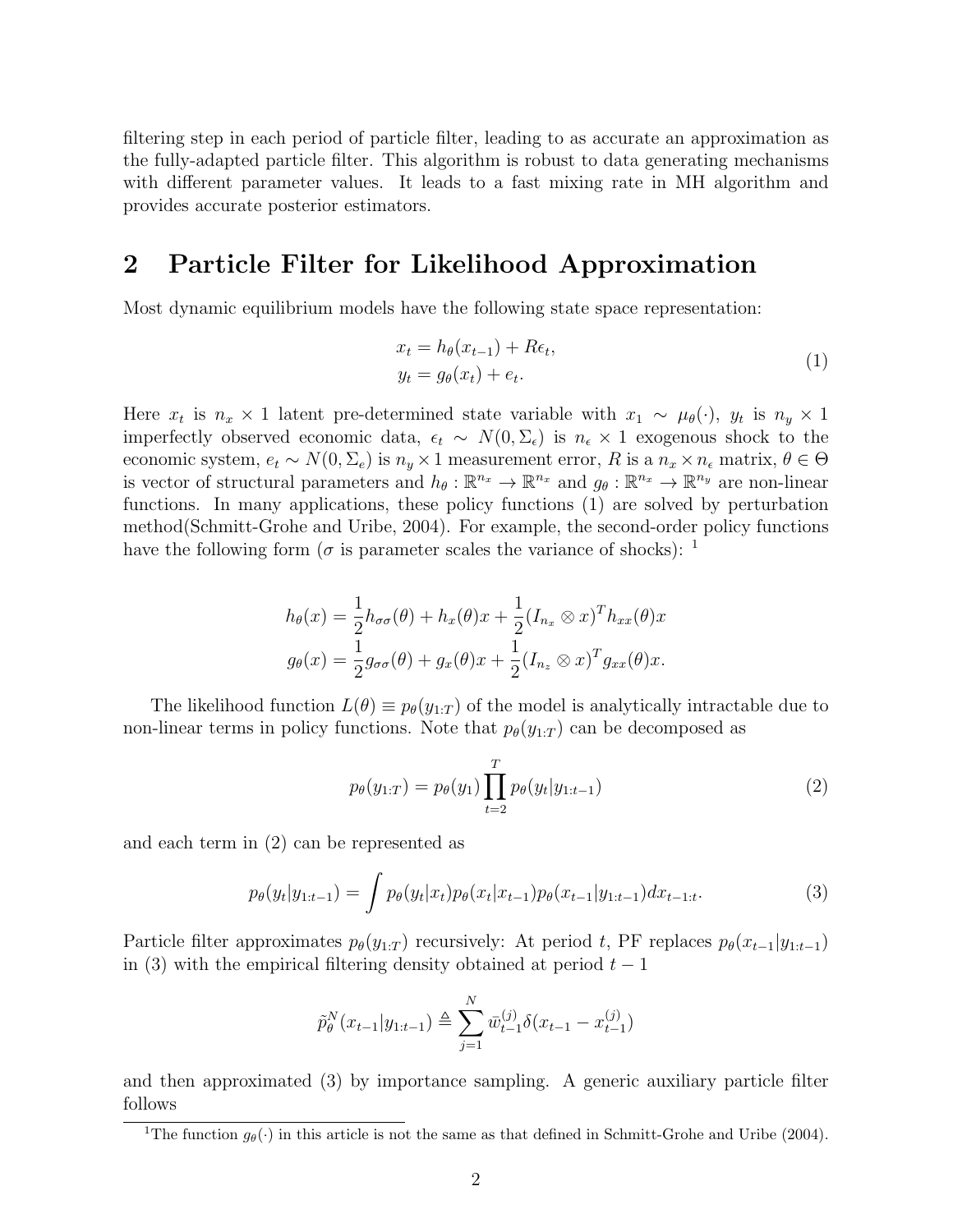- 1. At  $t = 1$ , for  $i = 1, ..., N$ , draw  $x_1^{(i)} \sim \mu_\theta(x_1)$ , let  $w_1^{(i)} = p_\theta(y_1|x_1^{(i)})$  $\bar{w}_1^{(i)}$  and  $\bar{w}_1^{(i)} =$  $w_1^{(i)}$  $\binom{i}{1} / \left( \sum_{j=1}^{N} w_1^{(j)} \right)$ (i)  $\sum_{1}^{(j)}$ . Approximate  $p_{\theta}(y_1)$  by  $\hat{p}_{\theta}^N(y_1) \triangleq N^{-1} \sum_{j=1}^N w_1^{(j)}$  $\binom{J}{1}$ .
- 2. For  $t = 2, ..., T$ ,
	- (a) For  $i = 1, ..., N$ , let  $u_t^{(i)} = \bar{w}_{t-}^{(i)}$  $\sum\limits_{t=1}^{(i)}\nu_t^{(i)}$  $u_t^{(i)}$ ,  $\bar{u}_t^{(i)} = u_t^{(i)} / (\sum_{j=1}^N u_t^{(j)})$  $\binom{f^{(j)}}{t}$  and draw  $a_t^i$  from  $\{1,\ldots,N\}$  with probabilities  $\{\bar{u}_t^{(1)}\}$  $\{u_t^{(1)}, \ldots, \bar{u}_t^{(N)}\}$  and  $x_t^{(i)} \sim q_\theta(\cdot | x_{t-1}^{(a_t^i)})$  $_{t-1}^{(a_{t}^{i})},y_{t}).$
	- (b) For  $i = 1, \ldots, N$ , evaluate the importance weight

$$
w_t^{(i)} = \frac{p_\theta(y_t|x_t^{(i)})p_\theta(x_t^{(i)}|x_{t-1}^{(a_t^i)})}{q_\theta(x_t^{(i)}|x_{t-1}^{(a_t^i)}, y_t)\nu_t^{(a_t^i)}}, \quad \overline{w}_t^{(i)} = \frac{w_t^{(i)}}{\sum_{j=1}^N w_t^{(j)}}.
$$

(c) Approximate  $p_{\theta}(y_t|y_{1:t-1})$  by  $\hat{p}_{\theta}^N(y_t|y_{1:t-1}) \triangleq (N^{-1} \sum_{j=1}^N w_t^{(j)})$  $\binom{(j)}{t} \bigl( \sum_{j=1}^N u_t^{(j)}$  $\binom{J}{t}$ .

3. Approximate the likelihood by  $\hat{p}_{\theta}^{N}(y_{1:T}) \triangleq \hat{p}_{\theta}^{N}(y_{1}) \prod_{t=2}^{T} \hat{p}_{\theta}^{N}(y_{t}|y_{1:t-1}).$ 

In the above PF algorithm,  $\nu_t = \nu_\theta(x_{t-1}, y_t)$  is the weight-adjustment multiplier (Pitt and Shephard, 1999) and  $a_t^i$  is the index for the ancestor of  $x_t^{(i)}$  at period  $t-1$ . Under mild conditions,  $\mathbb{E}[\hat{p}_{\theta}^N(y_{1:T})] = p_{\theta}(y_{1:T})$  for any  $N \geq 1$  and  $\theta \in \Theta$  (Pitt et al., 2012). The unbiasedness property enables us to simulate from the true posterior distribution by MH algorithm and achieve exact Bayesian inference for  $\theta$  even though the true likelihood function is unknown (Flury and Shephard, 2011). Since the mixing rate of the resulting particle MH chain highly depends on the Monte Carlo variance of  $\hat{p}_{\theta}^{N}(y_{1:T}),$ large  $\mathbb{V}[\hat{p}_{\theta}^{N}(y_{1:T})]$  will result in high autocorrelation in the generated posterior samples and hence inaccurate posterior estimates. It is possible that the particle MH scheme is no longer geometrically ergodic in this case, retaining the chain in the same value for a long period due to many rejections of the proposals.

The variance of  $\hat{p}_{\theta}^{N}(y_{1:T})$  is closely related to the variance of importance weights. According to Doucet et al. (2000), the optimal proposal distribution  $q_{\theta}^{*}(x_t, |x_{t-1}, y_t) \triangleq$  $p_{\theta}(x_t, |x_{t-1}, y_t)$  minimizes the variance of importance weights given  $x_{t-1}$ . However, even when  $q_{\theta}^*$  is employed, important weights  $w_t^{(i)} = p_{\theta}(y_t|x_{t-1}^{(a_t^i)})$  $_{t-1}^{(a_t)}$ ) may still be tremendously unevenly distributed if  $y_t$  is an outlier, resulting in large variance of  $w_t$ . This is of particular concern if the measurement error is small because  $p_{\theta}(y_t|x_t)$  is extremely sensitive to  $x_t$  in this case.

To alleviate this problem, auxiliary particle filter (APF) assigns more weights in the resampling step to particles with higher conditional likelihood  $p_{\theta}(y_t|x_{t-1})$  such that those "promising" particles have higher probabilities to survive(Pitt and Shephard, 1999). This is done by multiplying the standard importance weight  $w_t$  by an multiplier  $\nu_t$  which conveys information in observation  $y_t$ .<sup>2</sup> When  $\nu_\theta^*(x_{t-1}, y_t) \triangleq p_\theta(y_t | x_{t-1})$  and  $q_\theta^*$  are employed, the weights reduce to all being one and the procedure is called "fully-adapted" particle filter (FAPF). The FAPF is generally the optimal filter and most efficient in estimating the likelihood  $p_{\theta}(y_{1:T})$  (Pitt et al., 2012).

<sup>&</sup>lt;sup>2</sup>Note that  $\nu_t = 1$  in standard particle filter.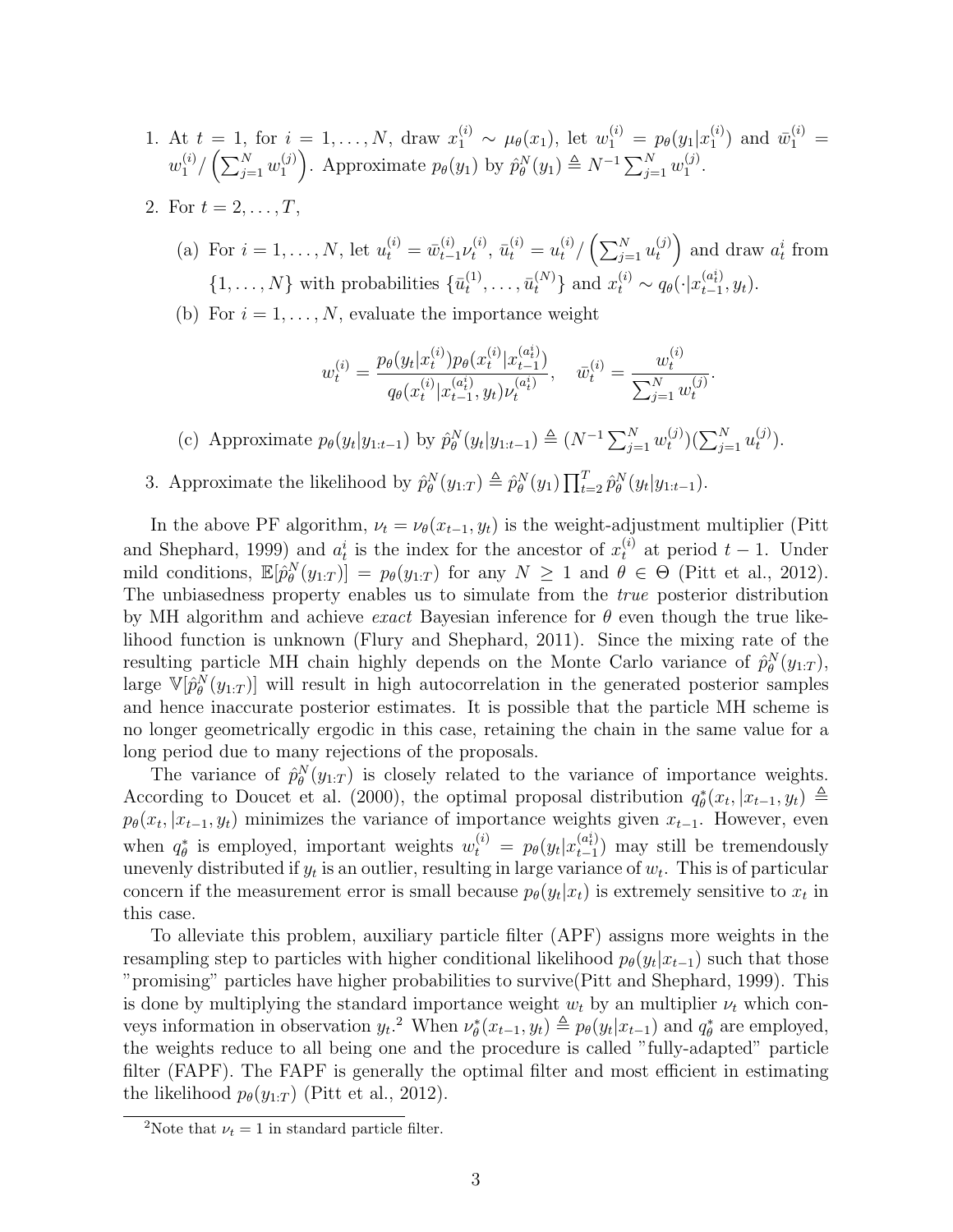In general non-linear DSGE models, neither  $q_{\theta}^*$  nor  $\nu_{\theta}^*$  is analytically available. Amisano and Tristani (2010) suggest a normal approximation to  $q_{\theta}^*$  by linearizing  $g_{\theta}(\cdot)$  around forecasted mean of latent state  $\mathbb{E}[x_t|y_{1:t-1}]$ . As we will see, this approximation is inaccurate as it ignores the rich information in  $y_t$  and neglects the linearization error. Andreasen (2011) proposes to draw  $x_t \sim q_\theta(x_t)$  independently of  $x_{t-1}$ , where  $q_\theta(x_t)$  is an approximation to  $p_{\theta}(x_t|y_{1:t})$ . This proposal distribution loses efficiency by ignoring the dependence of latent state process. Hall et al. (2014) proposes an APF for state-space models with intractable transition density. This APF is computationally demanding since numerical optimization steps are implemented in each period of filtering. DeJong et al. (2013) develops an iterated least squares procedure to obtain a global approximation to the "unconditional" optimal proposal distribution  $p_{\theta}(x_t, x_{t-1}|y_{1:t})$ . This approach introduces bias in likelihood approximation and hence not desirable in Bayesian computation.

As Johansen and Doucet (2008) points out, a preferable approach for APF is to select an approximation  $\hat{p}_{\theta}(y_t, x_t | x_{t-1})$  to the distribution  $p_{\theta}(y_t, x_t | x_{t-1})$  such that the importance weights have an upper bound. When the approximation is accurate, the resulted APF will achieve similar performance as with FAPF. In DSGE models, the moderate non-linearity in measurement equation enables us to linearize  $g_{\theta}(\cdot)$  to obtain a good approximation to FAPF. The small variance of measurement error leads to a highly spiky distribution  $p_{\theta}(y_t|x_t)$  and hence the mode of  $p_{\theta}(y_t|x_t)$  may be far away from  $\mathbb{E}[x_t|y_{1:t-1}]$ . Therefore a local approximation to  $p_{\theta}(y_t|x_t)$  around  $\mathbb{E}[x_t|y_{1:t-1}]$  would be rather inaccurate resulting in large errors in regions where  $p_{\theta}(y_t|x_t)$  is high. To reduce the local approximation error, we suggest linearizing  $g_{\theta}(\cdot)$  around  $\mathbb{E}(x_t|y_{1:t})$ , which though is unknown before applying particle filter yet can be easily computed by running one extra step of non-linear Kalman filter. We propose the following procedure at period  $t$   $(t = 1, \ldots, T)$  of APF:

- 1. Approximate  $\mathbb{E}[x_{t-1}|y_{1:t-1}]$  and  $\mathbb{V}[x_{t-1}|y_{1:t-1}]$  with particles  $\{x_{t-1}^{(i)}\}$  $_{t-1}^{(i)}, w_{t-1}^{(i)}\}_{i=1}^{N}$ . Run one step non-linear Kalman filter to get  $\mathbb{E}[x_t|y_{1:t}]$ .
- 2. Linearize  $g_{\theta}(x)$  around  $\mathbb{E}[x_t|y_{1:t}]$  to get normal approximations to  $p_{\theta}(y_t|x_{t-1})$  and  $p_{\theta}(x_t | x_{t-1}, y_t).$
- 3. Implement APF with  $\nu_{\theta}(x_{t-1}, y_t) = \hat{p}_{\theta}(y_t | x_{t-1})$  and  $q_{\theta}(x_t | x_{t-1}, y_t) = \hat{p}_{\theta}(x_t | x_{t-1}, y_t)$ .

#### 3 Numerical Experiment

This section illustrates the performance of the proposed APF by estimating the new Keynesian model built in An and Schorfheide (2007). The model is solved up to second-order accuracy around the non-stochastic steady state (Schmitt-Grohe and Uribe, 2004). The prior distributions and calibrated parameter values are listed in Table 1 (the parameter  $1/g$ is fixed to be 0.85 in the simulation). The competing algorithms to our APF include bootstrap filter (BF) in Fernández-Villaverde and Rubio-Ramírez (2007), conditional particle filter (CPF) in Amisano and Tristani (2010) and central difference particle filter (CDPF) in Andreasen (2011). The proposal distribution in CDPF is multivariate student-t with degree of freedom 15. In APF, the preliminary filtered mean  $E[x_t|y_{1:t}]$  is computed by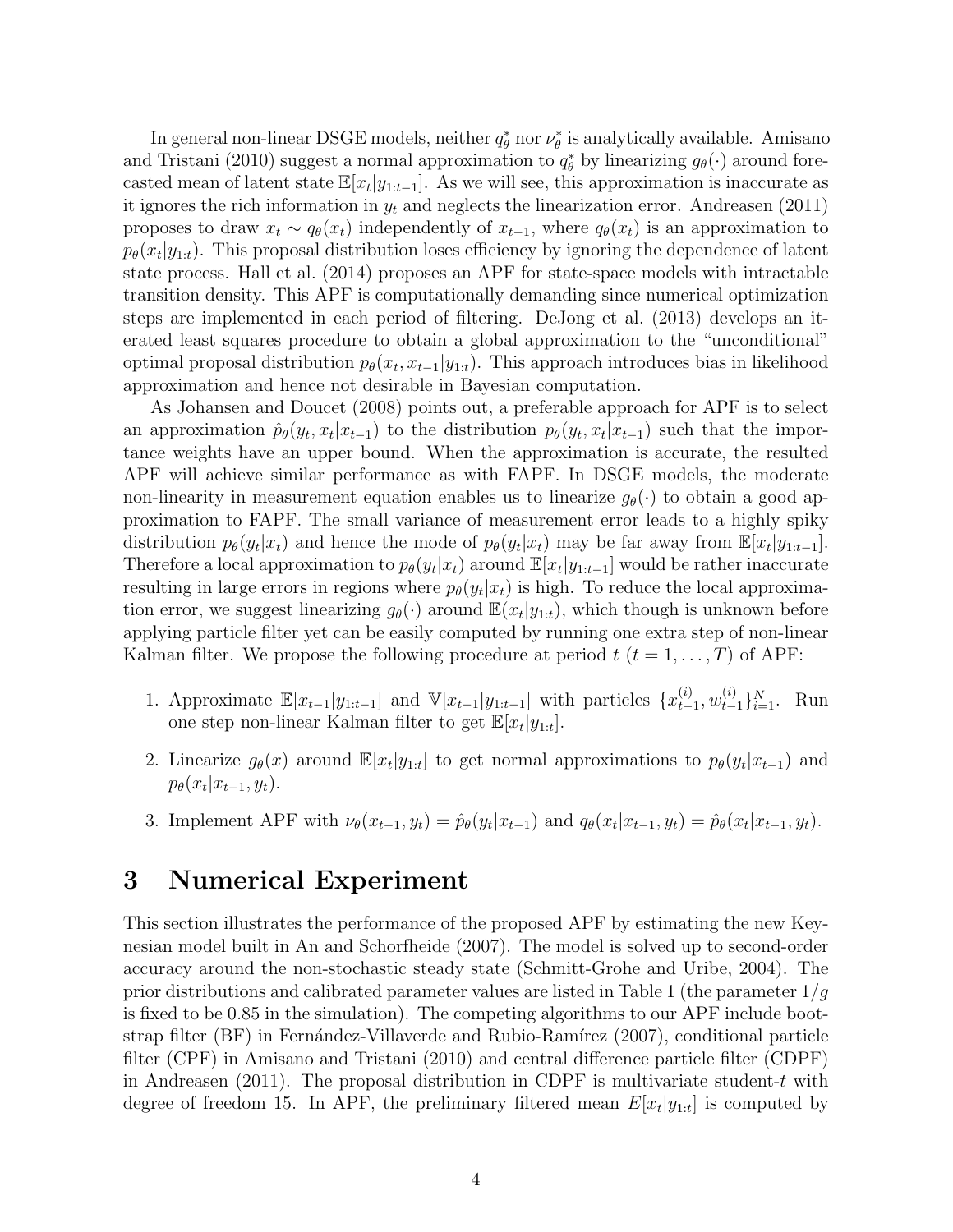| Name              | Distribution   | Mean | S.D. | Value |
|-------------------|----------------|------|------|-------|
| $\tau$            | Gamma          | 3.0  | 0.50 | 2.00  |
| $\nu$             | Beta.          |      | 0.05 | 0.10  |
| $\kappa$          | Gamma          | 0.3  | 0.01 | 0.33  |
| $\psi_1$          | Gamma<br>Gamma |      | 0.25 | 1.50  |
| $\psi_2$          |                |      | 0.25 | 0.13  |
| $r^{(A)}$         | Gamma          | 0.8  | 0.50 | 1.00  |
| $\pi^{(A)}$       | Gamma          | 4.0  | 0.50 | 3.20  |
| $\gamma^{(Q)}$    | Gaussian       | 0.5  | 0.20 | 0.55  |
| $\rho_R$          | Beta           | 0.8  | 0.15 | 0.75  |
| $\rho_{\pi}$      | Beta           | 0.8  | 0.15 | 0.95  |
| $\rho_u$          | Beta           | 0.8  | 0.15 | 0.90  |
| $100\sigma_R$     | Inv-Gamma      | 0.4  | 4.00 | 0.20  |
| $100\sigma_{\pi}$ | Inv-Gamma      | 0.4  | 4.00 | 0.60  |
| $100\sigma_u$     | Inv-Gamma      | 0.4  | 4.00 | 0.30  |

Table 1: Priors Distribution and Calibrated Values

central difference Kalman filter (CDKF), which provides accurate approximation to the filtered moments in an computationally efficient way (Andreasen, 2013).

We first compare the Monte Carlo variance of log-likelihood approximation for different PFs given the calibrated parameters. We generate 100 observations from the model and set the variance of measurement errors to be  $r$  times the sample variance of data. Each PF was run 100 times to estimate  $V[\log \hat{p}_{\theta}^{N}(y_{1:T}|\theta)]$  given N and r and this procedure is repeatedly implemented 10 times. Table 2 reports the average  $\mathbb{V}[\log \hat{p}_{\theta}^{N}(y_{1:T}|\theta)]$  across 10 implementations for each method. Besides model with normally distributed shocks, we also consider the case where structural shocks follow student-t distribution to generate outliers in the data set.

Table 2 shows that the APF clearly dominates other PFs in all cases. Even when  $r = 0.01$ , APF obtains a remarkably low variance of log-likelihood approximation with just 500 particles. BF performs the worst and needs more than 40000 particles to achieve the similar Monte Carlo variance as APF with  $N = 500$  when  $r = 0.1$ . CPF performs better than CDPF if the measurement error is not extremely small. When  $r = 0.01$ , the performance of CPF improves rather slowly as N increases due to omitting the highly informative  $y_t$  in this case. When outriders are introduced in the data set, performances of all PFs deteriorate compared to the normal distribution case. However, CDPF and APF are more robust to outliers due to heavy-tailed proposal distribution and auxiliary variable strategy respectively.

Finally, we illustrate the benefit of the proposed APF for Bayesian parameter estimation. The observations in measurement equation include GDP growth, inflation rate and federal fund rate in the U.S. from 1984Q1 to 2007Q4. Posterior draws are generated by random-walk Metropolis algorithm, and the variance-covariance matrix in proposal distribution is c times the inverse of negative Hessian matrix evaluated at posterior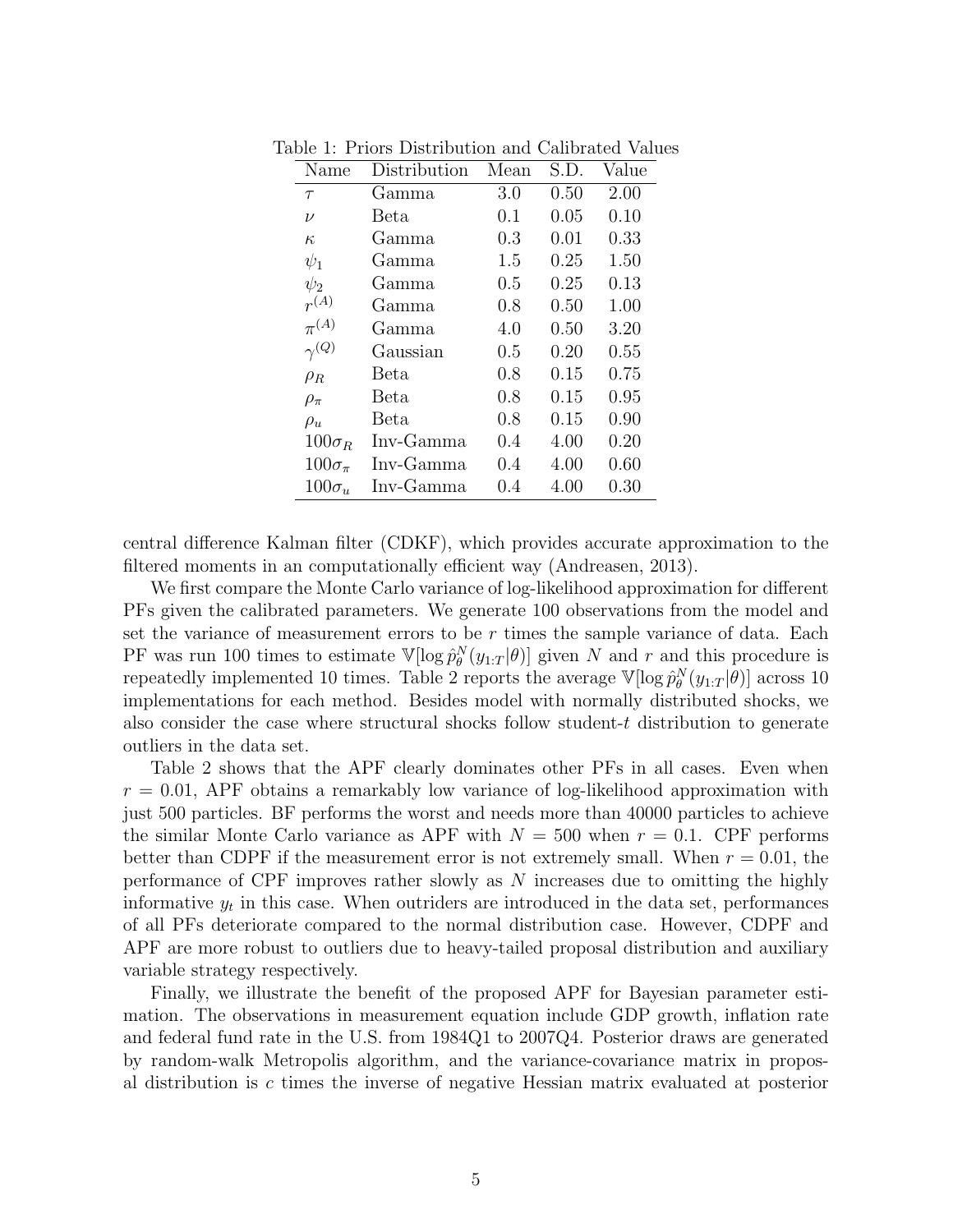|                    |         |            |             | $\smash{\smash{\cup}}$ | T T    |            |             |       |
|--------------------|---------|------------|-------------|------------------------|--------|------------|-------------|-------|
| Normal, $r = 0.1$  |         |            |             | Normal, $r = 0.05$     |        |            |             |       |
| $N(\times 10^3)$   | BF      | <b>CPF</b> | <b>CDPF</b> | APF                    | BF     | <b>CPF</b> | <b>CDPF</b> | APF   |
| 0.5                | 7.944   | 0.185      | 1.581       | 0.085                  | 26.045 | 0.368      | 2.319       | 0.115 |
| 1                  | 3.446   | 0.090      | 0.820       | 0.040                  | 12.138 | 0.192      | 1.247       | 0.056 |
| $\overline{2}$     | 1.480   | 0.044      | 0.419       | 0.018                  | 5.661  | 0.126      | 0.621       | 0.028 |
| $\overline{4}$     | 0.812   | 0.021      | 0.218       | 0.010                  | 3.168  | 0.078      | 0.300       | 0.015 |
| 10                 | 0.335   | 0.011      | 0.092       | 0.004                  | 1.158  | 0.031      | 0.136       | 0.006 |
| 20                 | 0.152   | 0.005      | 0.042       | 0.002                  | 0.741  | 0.018      | 0.064       | 0.003 |
| 40                 | 0.087   | 0.003      | 0.021       | 0.001                  | 0.387  | 0.015      | 0.034       | 0.001 |
| Normal, $r = 0.01$ |         |            |             | Student-t, $r = 0.1$   |        |            |             |       |
| $N(\times 10^3)$   | BF      | <b>CPF</b> | <b>CDPF</b> | <b>APF</b>             | BF     | <b>CPF</b> | <b>CDPF</b> | APF   |
|                    |         |            |             |                        |        |            |             |       |
| 0.5                | 560.021 | 4.931      | 68.418      | 0.210                  | 17.464 | 0.609      | 2.501       | 0.280 |
| 1                  | 296.200 | 3.751      | 21.588      | 0.130                  | 10.528 | 0.444      | 1.198       | 0.133 |
| $\overline{2}$     | 125.407 | 2.815      | 3.127       | 0.064                  | 6.468  | 0.265      | 0.764       | 0.060 |
| $\overline{4}$     | 68.222  | 2.410      | 1.544       | 0.035                  | 3.287  | 0.171      | 0.394       | 0.028 |
| 10                 | 28.985  | 2.036      | 0.524       | 0.018                  | 1.717  | 0.194      | 0.217       | 0.014 |
| 20                 | 15.995  | 1.203      | 0.295       | 0.009                  | 0.778  | 0.099      | 0.129       | 0.006 |
| 40                 | 10.830  | 1.275      | 0.144       | 0.004                  | 0.582  | 0.086      | 0.074       | 0.003 |

Table 2: Variance of Log-likelihood Approximation

mode<sup>3</sup>. The optimal scaling of random-walk Metropolis is  $c^* = 2.38/\sqrt{dim(\theta)} \approx 0.636$ and the resulting acceptance rate will be around 0.234. For each generated Metropolis chain, the scale parameter c is tuned in order to make the acceptance rate between  $0.23$ and 0.28. Table 3 reports some convergence diagnostic statistics of Markov chain, calculated from  $M = 20000$  posterior draws with the first 2000 as burn-in. Here ASJD  $=$  $(M-1)^{-1} \sum_{m=2}^{M} ||\theta^{(m)} - \theta^{(m-1)}||^2$  measures the average squared jump distance of the generated chain in the parameter space.  $IAT_j = 1 + 2\sum_{l=1}^{1000} \hat{\rho}_j(l)$  measures the autocorrelation of posterior samples for  $j$ -th parameter.

In Table 3, APF dominates CPF in convergence of the resulting Markov chain. For CPF, when  $N$  is not large enough, the maximum of IATs is high because the rather noisy estimate of likelihood makes it hard for MH algorithm to explore the parameter space thoroughly. Thus it will lead to large Monte Carlo variance in estimating posterior means. In particular, it needs 10000 particles to achieve competitive performance. When  $N = 10000$ , the approximation to likelihood function is rather accurate and the resulting particle MH algorithm is very close to the idealized algorithm. In fact, 1000 particles is adequate for APF, since the gain by adding number of particles is only marginal. From the comparison, it is clear that APF greatly reduces the computational burden in posterior computation.

<sup>3</sup>The mode is computed by CDKF and Sim's routine.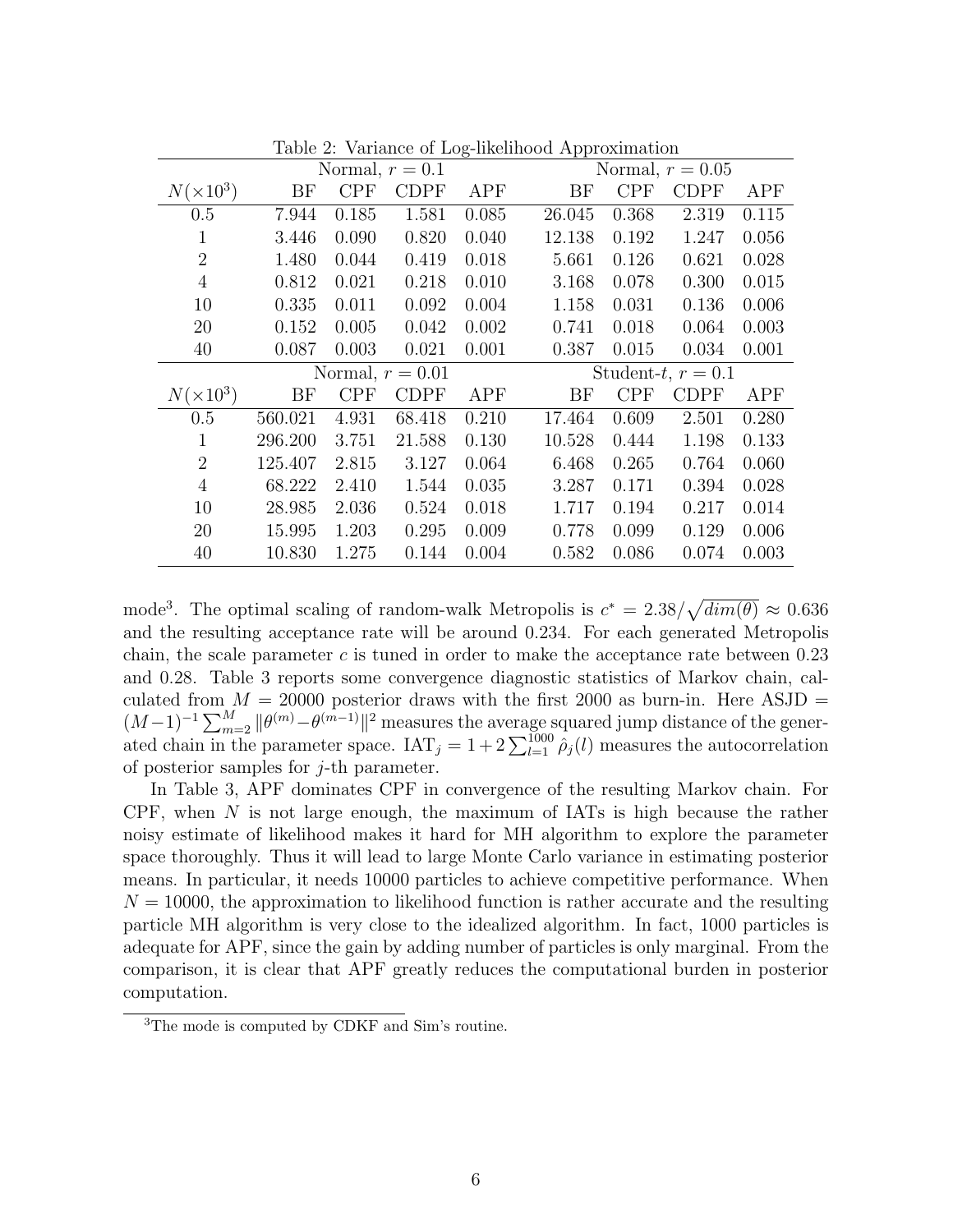|            |                  | Table 9. Convergence of I arrived MIT Tugorium |                                                  |       |       |       |
|------------|------------------|------------------------------------------------|--------------------------------------------------|-------|-------|-------|
| Filter     | $N(\times 10^3)$ | $\mathcal{C}$                                  | Acceptance Rate ASJD Median of IATs Max. of IATs |       |       |       |
| <b>CPF</b> | 0.5              | 0.50                                           | 0.24                                             | 0.030 | 120.6 | 406.4 |
|            |                  | 0.52                                           | 0.26                                             | 0.035 | 109.2 | 426.6 |
|            | 5                | 0.55                                           | 0.25                                             | 0.036 | 104.7 | 339.9 |
|            | 10               | 0.60                                           | 0.23                                             | 0.040 | 91.0  | 194.7 |
| APF        | 0.5              | 0.57                                           | 0.27                                             | 0.042 | 71.0  | 247.7 |
|            |                  | 0.58                                           | 0.27                                             | 0.042 | 81.7  | 142.5 |
|            | 5                | 0.60                                           | 0.27                                             | 0.045 | 59.8  | 116.6 |
|            | 10               | 0.60                                           | 0.27                                             | 0.048 | 61.2  | 158.3 |

Table 3: Convergence of Particle MH Algorithm

Note: After posterior sampling, we calculate IAT for each parameter and "Median of IATs" is the median of 14 IATs while "Max. of IATs" is the maximum.

### 4 Conclusion

This articles proposes an efficient particle filter algorithm for likelihood evaluation in nonlinear dynamic equilibrium models. The proposed algorithm delivers competitive results as the fully-adapted particle filter, which greatly enhances the likelihood-based inference of DSGE models. We illustrate our procedure in applications to Bayesian estimation of Keynesian macroeconomic model.

## References

- Gianni Amisano and Oreste Tristani. Euro area inflation persistence in an estimated nonlinear DSGE model. Journal of Economic Dynamics and Control, 34(10):1837– 1858, 2010.
- Sungbae An and Frank Schorfheide. Bayesian analysis of DSGE models. Econometric Reviews, 26(2-4):113–172, 2007.
- Martin M. Andreasen. Non-linear DSGE models and the optimized central difference particle filter. Journal of Economic Dynamics and Control, 35(10):1671–1695, 2011.
- Martin M. Andreasen. Non-linear DSGE models and the central difference Kalman filter. Journal of Applied Econometrics, 28(6):929–955, 2013.
- David N. DeJong, Roman Liesenfeld, Guilherme V Moura, Jean-François Richard, and Hariharan Dharmarajan. Efficient likelihood evaluation of state-space representations. The Review of Economic Studies, 80(2):538–567, 2013.
- Arnaud Doucet, Simon Godsill, and Christophe Andrieu. On sequential monte carlo sampling methods for bayesian filtering. Statistics and computing, 10(3):197–208, 2000.
- Jesús Fernández-Villaverde and Juan F Rubio-Ramírez. Estimating macroeconomic models: A likelihood approach. The Review of Economic Studies, 74(4):1059–1087, 2007.